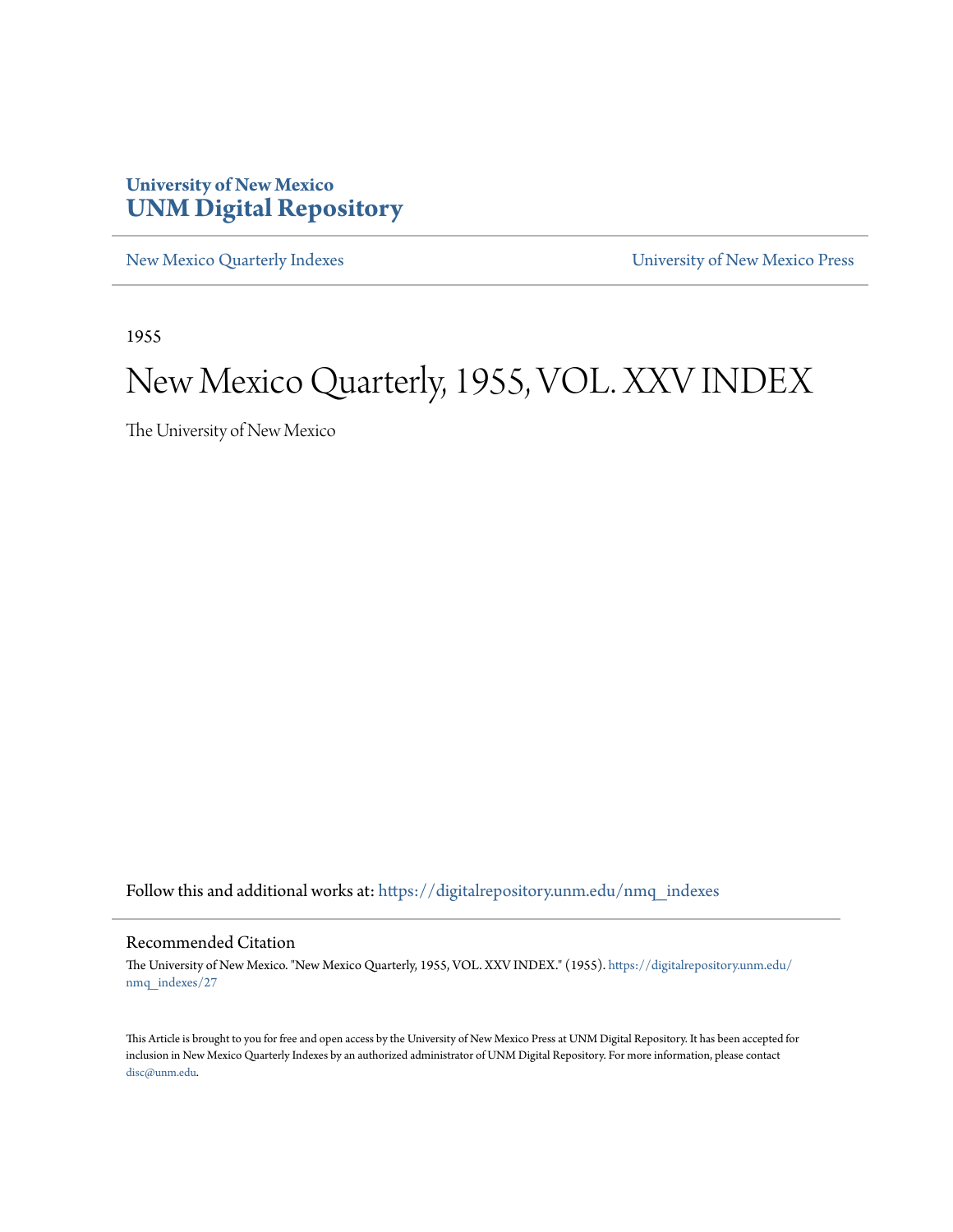# CURRENT PERIODICAL SERIES PUBLICATION NO.: 216

ISSUES:

TITLE: NEW MEXICO QUARTERLY

VOLUME: 25

DATE: Spring 1955 - Winter 1955-56

This publication is reproduced by agreement with the publisher. Extensive duplication or resale without permission is prohibited.

University Microfilms, Ann Arbor, Michigan, 1956

 $1 - 4$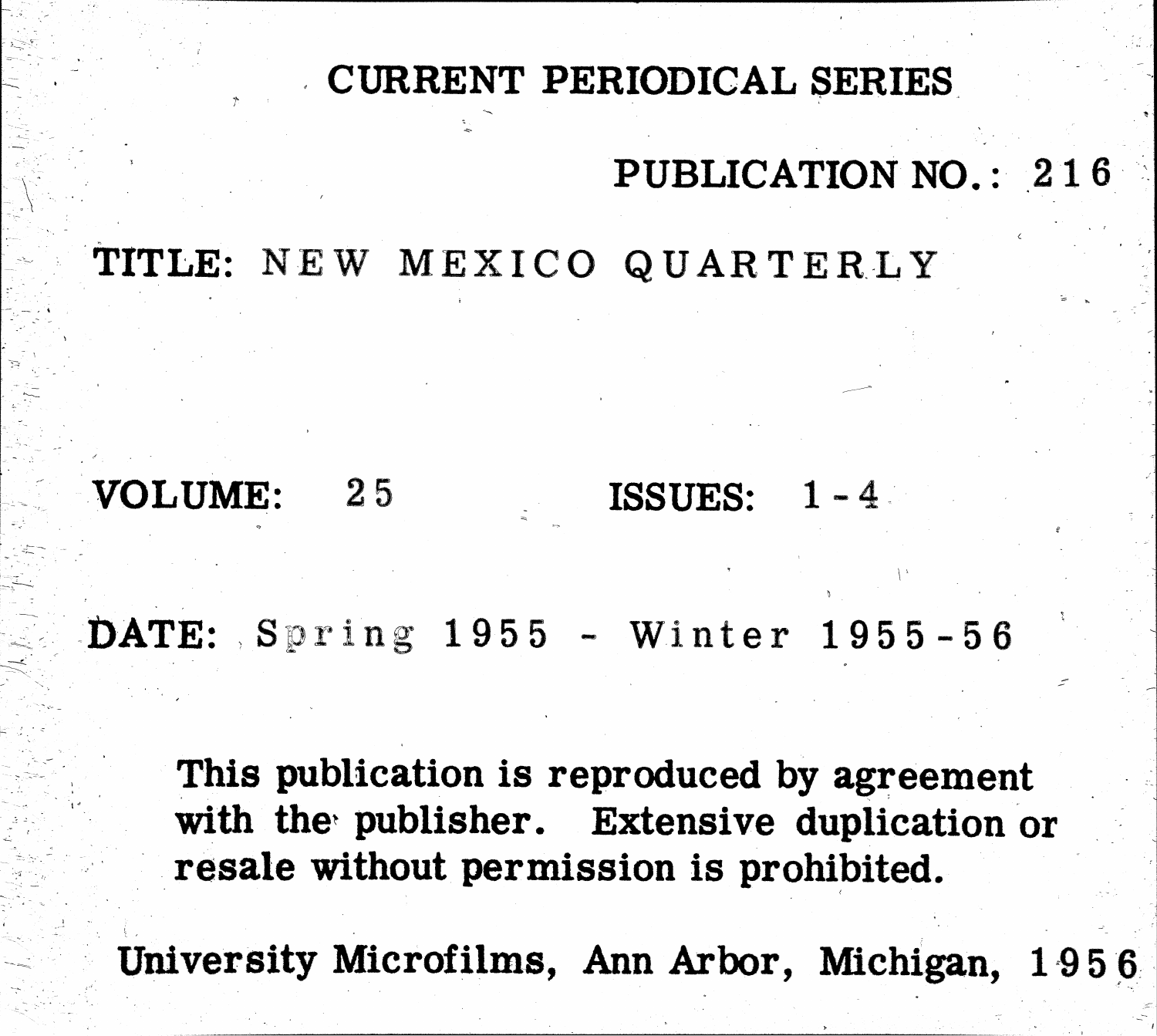### VOL. XXV

# *Index*

ARTICLES

Allen, Charles A. The Whitman

Centenary: A Publisher's View, 987 Applegate, James. Something About

Henry James (Comment), 270

- Birch, Cyril. Chao Shu-Li: Creative Writing in a Communist State, 185 Bragg, Arthur N. In Quest of the
- Spadefoots, 345 Daly, Bernard M. The New Canadian
- Potash Discoveries, 303
- Gose, Elliott B., Jr. An Expense of Spirit, 358
- Jaszi, Andrew O. Names and Objects in Rilhe's Poetry, 73
- Lash, Kenneth. Edwin Honig's The Moral Circus (Comment), 259

### McCoy, Esther. Mexico's University  $City, 175$

- Rosenfeld, Albert. Airdrop in Nevada, 964
- Rothberg, Abraham. Currents in the Literary Volga, 283
- Scheffrin, Gladys R. Research for Meaning (Comment) 113
- Spilka, Mark. The Floral Pattern in Sons and Lovers, 44
- Viereck, Peter. The Trend Behind Revisionism, 320

Weihofen, Henry. Crime, Law, and Psychiatry, 196

### **STORIES**

Calhoun, Lorraine. The Book of Bauernfeind, 225 Creeley, Robert. The Musicians, 88 Krenek, Ernst. The Three Overcoats of Anton  $K_{ij}$   $q$ Sassoon, Babette. Paradise Lost, 133

Unamuno, Miguel de. The Madness of Doctor Montarco (tr. by Anthony Kerrigan), 145

- Uribe, Irene Hay de. The Conqueror, 161
- Yellen, Samuel. Your Children Will Burn, 324

### POETRY

Boewe, Charles. Aubade for Scholarly Voices, 252

- Criswell, Cloyd. An Old Man's Garage Errand, 318
- De Palchi, Alfredo Giop. Home Port, 221; Lonely, 222; Carnival, 222; All-Orphan, 223; Prisoner, 223; Retreat of the Vision, 224; (tr. by Sonia Raiziss)

Douglas, Phoebe. Jam Session, 316 Friedman, Norman. On Acquiring a

- Sense of Style, 84
- Honig, Edwin. Do You Love Me? 82; Winter Sticks, 89; Reading Miss Moore's La Fontaine, 249
- 
- Manent, Albert. Another Morning of Death (tr. by Anthony Kerrigan), 140 Mary Francis, Sister. Tenebrae
- Triptych, 246; Humility, 248

Meyers, Bert. A Green Astronomy, 85; Rainy Day, 85

- Ogilvie, John T. The Child-Man, 317 Palau, Josep. Sonnet Written in the Face of Death (tr. by Anthony
- Kerrigan), 142
- Perucho, Joan. The Lovers (tr. by Anthony Kerrigan), 143

Robbins, Martin. Spring Was Always the Boathouse: 319

- Sarsanedas, Jordi. Sich Landscape, 141; Downcast, 141 (tr. by Anthony
- Kerrigan)
- Valéry, Paul. Sinistre, 86; tr. by Harvey Shapiro, 87

Walsh, Peter. Spinster, 251

Weiss, Neil. Love and the Weather, 250; My Nightly Visitor, 250

405

1955